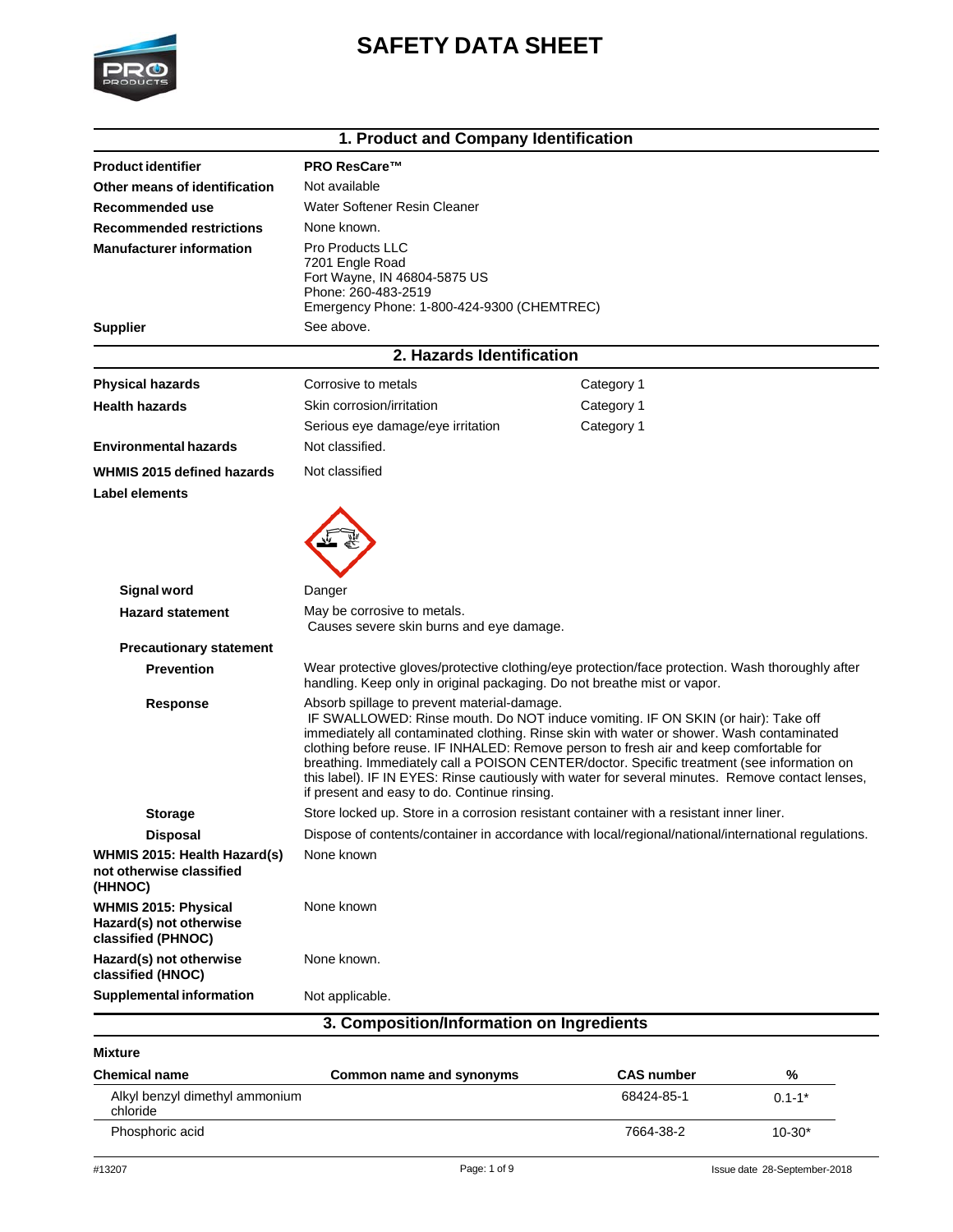**Composition comments** US GHS: The exact percentage (concentration) of composition has been withheld as a trade secret in accordance with paragraph (i) of §1910.1200. \*CANADA GHS: The exact percentage (concentration) of composition has been withheld as a trade secret.

| <b>4. First Aid Measures</b>                                                 |                                                                                                                                                                                                                                                                                                                                                                                                                                                                                             |  |  |  |
|------------------------------------------------------------------------------|---------------------------------------------------------------------------------------------------------------------------------------------------------------------------------------------------------------------------------------------------------------------------------------------------------------------------------------------------------------------------------------------------------------------------------------------------------------------------------------------|--|--|--|
| <b>Inhalation</b>                                                            | IF INHALED: Remove person to fresh air and keep comfortable for breathing. Immediately call a<br>POISON CENTER/doctor.                                                                                                                                                                                                                                                                                                                                                                      |  |  |  |
| <b>Skin contact</b>                                                          | IF ON SKIN (or hair): Take off immediately all contaminated clothing. Rinse skin with water. Wash<br>contaminated clothing before reuse. Immediately call a POISON CENTER/doctor. Specific<br>treatment (see information on this label).                                                                                                                                                                                                                                                    |  |  |  |
| Eye contact                                                                  | IF IN EYES: Rinse cautiously with water for several minutes. Remove contact lenses, if present<br>and easy to do. Continue rinsing. Immediately call a POISON CENTER/doctor.                                                                                                                                                                                                                                                                                                                |  |  |  |
| Ingestion                                                                    | IF SWALLOWED: Rinse mouth. Do NOT induce vomiting. Immediately call a POISON<br>CENTER/doctor.                                                                                                                                                                                                                                                                                                                                                                                              |  |  |  |
| <b>Most important</b><br>symptoms/effects, acute and<br>delayed              | Burning pain and severe corrosive skin damage.<br>Causes serious eye damage. Symptoms may include stinging, tearing, redness, swelling, and<br>blurred vision. Permanent eye damage including blindness could result.                                                                                                                                                                                                                                                                       |  |  |  |
| Indication of immediate<br>medical attention and special<br>treatment needed | Provide general supportive measures and treat symptomatically. Symptoms may be delayed.                                                                                                                                                                                                                                                                                                                                                                                                     |  |  |  |
| <b>General information</b>                                                   | If you feel unwell, seek medical advice (show the label where possible). Ensure that medical<br>personnel are aware of the material(s) involved and take precautions to protect themselves. Show<br>this safety data sheet to the doctor in attendance. Avoid contact with eyes, skin and clothing. Wear<br>rubber gloves and chemical splash goggles. Keep out of reach of children. Avoid contact with eyes<br>and skin.                                                                  |  |  |  |
|                                                                              | 5. Fire Fighting Measures                                                                                                                                                                                                                                                                                                                                                                                                                                                                   |  |  |  |
| Suitable extinguishing media                                                 | Treat for surrounding material.                                                                                                                                                                                                                                                                                                                                                                                                                                                             |  |  |  |
| Unsuitable extinguishing<br>media                                            | Do not use water jet as an extinguisher, as this will spread the fire.                                                                                                                                                                                                                                                                                                                                                                                                                      |  |  |  |
| Specific hazards arising from<br>the chemical                                | Firefighters should wear a self-contained breathing apparatus.                                                                                                                                                                                                                                                                                                                                                                                                                              |  |  |  |
| Special protective equipment<br>and precautions for firefighters             | Firefighters should wear full protective clothing including self-contained breathing apparatus.                                                                                                                                                                                                                                                                                                                                                                                             |  |  |  |
| <b>Fire-fighting</b><br>equipment/instructions                               | Move containers from fire area if you can do so without risk.                                                                                                                                                                                                                                                                                                                                                                                                                               |  |  |  |
| <b>Specific methods</b>                                                      | Use standard firefighting procedures and consider the hazards of other involved materials.                                                                                                                                                                                                                                                                                                                                                                                                  |  |  |  |
| <b>Hazardous combustion</b><br>products                                      | May include and are not limited to: Oxides of carbon. Oxides of phosphorus.                                                                                                                                                                                                                                                                                                                                                                                                                 |  |  |  |
|                                                                              | <b>6. Accidental Release Measures</b>                                                                                                                                                                                                                                                                                                                                                                                                                                                       |  |  |  |
| Personal precautions,<br>protective equipment and<br>emergency procedures    | Keep unnecessary personnel away. Keep people away from and upwind of spill/leak. Keep out of<br>low areas. Wear appropriate protective equipment and clothing during clean-up. Do not breathe<br>mist or vapor. Do not touch damaged containers or spilled material unless wearing appropriate<br>protective clothing. Ensure adequate ventilation. Local authorities should be advised if significant<br>spillages cannot be contained. For personal protection, see section 8 of the SDS. |  |  |  |
| <b>Methods and materials for</b><br>containment and cleaning up              | Stop leak if you can do so without risk. Should not be released into the environment. Prevent entry<br>into waterways, sewer, basements or confined areas.                                                                                                                                                                                                                                                                                                                                  |  |  |  |
|                                                                              | Large Spills: Dike the spilled material, where this is possible. Cover with plastic sheet to prevent<br>spreading. Absorb spillage to prevent material damage. Use a non-combustible material like<br>vermiculite, sand or earth to soak up the product and place into a container for later disposal.<br>Following product recovery, flush area with water.                                                                                                                                |  |  |  |
|                                                                              | Small Spills: Wipe up with absorbent material (e.g. cloth, fleece). Clean surface thoroughly to<br>remove residual contamination.                                                                                                                                                                                                                                                                                                                                                           |  |  |  |
| <b>Environmental precautions</b>                                             | Never return spills to original containers for re-use. For waste disposal, see section 13 of the SDS.<br>Prevent further leakage or spillage if safe to do so. Do not contaminate water. Avoid discharge into<br>drains, water courses or onto the ground. Do not discharge into lakes, streams, ponds or public<br>waters.                                                                                                                                                                 |  |  |  |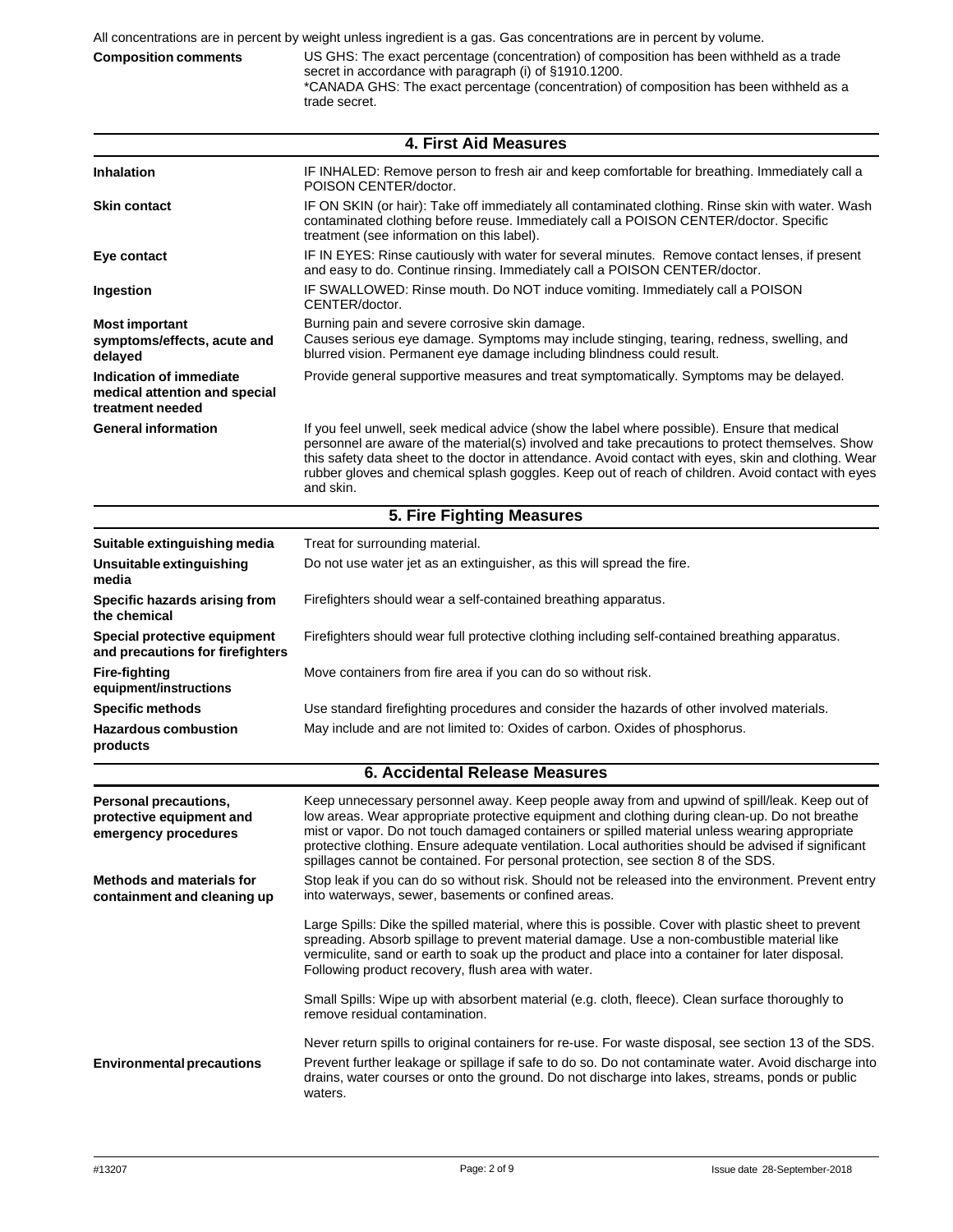|                                                                 | 7. Handling and Storage                                                                                                                                                                                                                                                                                                                                                                                                                                                                                                                                                                                                                         |                                                                                                                                                                                                                                                                                                                                                                                                        |  |
|-----------------------------------------------------------------|-------------------------------------------------------------------------------------------------------------------------------------------------------------------------------------------------------------------------------------------------------------------------------------------------------------------------------------------------------------------------------------------------------------------------------------------------------------------------------------------------------------------------------------------------------------------------------------------------------------------------------------------------|--------------------------------------------------------------------------------------------------------------------------------------------------------------------------------------------------------------------------------------------------------------------------------------------------------------------------------------------------------------------------------------------------------|--|
| <b>Precautions for safe handling</b>                            | DANGER -- CORROSIVE<br>Use only with adequate ventilation. Do not breathe mist or vapor. Do not get in eyes, on skin, or on<br>clothing. Avoid prolonged exposure. Wear appropriate personal protective equipment. Wash<br>thoroughly after handling. Keep container tightly closed. Use good industrial hygiene practices in<br>handling this material. When using do not eat or drink.<br>Store locked up. Store in a cool, dry place out of direct sunlight. Store away from incompatible<br>materials (see Section 10 of the SDS). Keep out of reach of children. Store in a corrosion resistant<br>container with a resistant inner liner. |                                                                                                                                                                                                                                                                                                                                                                                                        |  |
| Conditions for safe storage,<br>including any incompatibilities |                                                                                                                                                                                                                                                                                                                                                                                                                                                                                                                                                                                                                                                 |                                                                                                                                                                                                                                                                                                                                                                                                        |  |
|                                                                 | 8. Exposure Controls/Personal Protection                                                                                                                                                                                                                                                                                                                                                                                                                                                                                                                                                                                                        |                                                                                                                                                                                                                                                                                                                                                                                                        |  |
| <b>Occupational exposure limits</b>                             |                                                                                                                                                                                                                                                                                                                                                                                                                                                                                                                                                                                                                                                 |                                                                                                                                                                                                                                                                                                                                                                                                        |  |
|                                                                 | Canada. Alberta OELs (Occupational Health & Safety Code, Schedule 1, Table 2)                                                                                                                                                                                                                                                                                                                                                                                                                                                                                                                                                                   |                                                                                                                                                                                                                                                                                                                                                                                                        |  |
| <b>Components</b><br>Phosphoric acid (CAS                       | <b>Type</b><br>STEL                                                                                                                                                                                                                                                                                                                                                                                                                                                                                                                                                                                                                             | Value<br>$3$ mg/m $3$                                                                                                                                                                                                                                                                                                                                                                                  |  |
| 7664-38-2)                                                      |                                                                                                                                                                                                                                                                                                                                                                                                                                                                                                                                                                                                                                                 |                                                                                                                                                                                                                                                                                                                                                                                                        |  |
|                                                                 | <b>TWA</b>                                                                                                                                                                                                                                                                                                                                                                                                                                                                                                                                                                                                                                      | 1 $mg/m3$                                                                                                                                                                                                                                                                                                                                                                                              |  |
| Safety Regulation 296/97, as amended)                           |                                                                                                                                                                                                                                                                                                                                                                                                                                                                                                                                                                                                                                                 | Canada. British Columbia OELs. (Occupational Exposure Limits for Chemical Substances, Occupational Health and                                                                                                                                                                                                                                                                                          |  |
| <b>Components</b>                                               | <b>Type</b>                                                                                                                                                                                                                                                                                                                                                                                                                                                                                                                                                                                                                                     | Value                                                                                                                                                                                                                                                                                                                                                                                                  |  |
| Phosphoric acid (CAS<br>7664-38-2)                              | <b>STEL</b>                                                                                                                                                                                                                                                                                                                                                                                                                                                                                                                                                                                                                                     | $3$ mg/m $3$                                                                                                                                                                                                                                                                                                                                                                                           |  |
|                                                                 | <b>TWA</b>                                                                                                                                                                                                                                                                                                                                                                                                                                                                                                                                                                                                                                      | 1 $mg/m3$                                                                                                                                                                                                                                                                                                                                                                                              |  |
| <b>Components</b>                                               | Canada. Manitoba OELs (Reg. 217/2006, The Workplace Safety And Health Act)<br><b>Type</b>                                                                                                                                                                                                                                                                                                                                                                                                                                                                                                                                                       | Value                                                                                                                                                                                                                                                                                                                                                                                                  |  |
| Phosphoric acid (CAS<br>7664-38-2)                              | <b>STEL</b>                                                                                                                                                                                                                                                                                                                                                                                                                                                                                                                                                                                                                                     | $3$ mg/m $3$                                                                                                                                                                                                                                                                                                                                                                                           |  |
|                                                                 | <b>TWA</b>                                                                                                                                                                                                                                                                                                                                                                                                                                                                                                                                                                                                                                      | 1 $mg/m3$                                                                                                                                                                                                                                                                                                                                                                                              |  |
|                                                                 | Canada. Ontario OELs. (Control of Exposure to Biological or Chemical Agents)                                                                                                                                                                                                                                                                                                                                                                                                                                                                                                                                                                    |                                                                                                                                                                                                                                                                                                                                                                                                        |  |
| <b>Components</b>                                               | <b>Type</b>                                                                                                                                                                                                                                                                                                                                                                                                                                                                                                                                                                                                                                     | Value                                                                                                                                                                                                                                                                                                                                                                                                  |  |
| Phosphoric acid (CAS<br>7664-38-2)                              | STEL                                                                                                                                                                                                                                                                                                                                                                                                                                                                                                                                                                                                                                            | $3$ mg/m $3$                                                                                                                                                                                                                                                                                                                                                                                           |  |
|                                                                 | <b>TWA</b>                                                                                                                                                                                                                                                                                                                                                                                                                                                                                                                                                                                                                                      | 1 $mg/m3$                                                                                                                                                                                                                                                                                                                                                                                              |  |
| <b>Components</b>                                               | <b>Type</b>                                                                                                                                                                                                                                                                                                                                                                                                                                                                                                                                                                                                                                     | Canada. Quebec OELs. (Ministry of Labor - Regulation Respecting the Quality of the Work Environment)<br>Value                                                                                                                                                                                                                                                                                          |  |
| Phosphoric acid (CAS                                            | <b>STEL</b>                                                                                                                                                                                                                                                                                                                                                                                                                                                                                                                                                                                                                                     | $3$ mg/m $3$                                                                                                                                                                                                                                                                                                                                                                                           |  |
| 7664-38-2)                                                      | <b>TWA</b>                                                                                                                                                                                                                                                                                                                                                                                                                                                                                                                                                                                                                                      | 1 $mg/m3$                                                                                                                                                                                                                                                                                                                                                                                              |  |
|                                                                 | US. OSHA Table Z-1 Limits for Air Contaminants (29 CFR 1910.1000)                                                                                                                                                                                                                                                                                                                                                                                                                                                                                                                                                                               |                                                                                                                                                                                                                                                                                                                                                                                                        |  |
| <b>Components</b>                                               | <b>Type</b>                                                                                                                                                                                                                                                                                                                                                                                                                                                                                                                                                                                                                                     | Value                                                                                                                                                                                                                                                                                                                                                                                                  |  |
| Phosphoric acid (CAS<br>7664-38-2)                              | <b>PEL</b>                                                                                                                                                                                                                                                                                                                                                                                                                                                                                                                                                                                                                                      | 1 $mg/m3$                                                                                                                                                                                                                                                                                                                                                                                              |  |
| <b>US. ACGIH Threshold Limit Values</b>                         |                                                                                                                                                                                                                                                                                                                                                                                                                                                                                                                                                                                                                                                 |                                                                                                                                                                                                                                                                                                                                                                                                        |  |
| <b>Components</b>                                               | <b>Type</b>                                                                                                                                                                                                                                                                                                                                                                                                                                                                                                                                                                                                                                     | Value                                                                                                                                                                                                                                                                                                                                                                                                  |  |
| Phosphoric acid (CAS<br>7664-38-2)                              | <b>STEL</b>                                                                                                                                                                                                                                                                                                                                                                                                                                                                                                                                                                                                                                     | $3$ mg/m $3$                                                                                                                                                                                                                                                                                                                                                                                           |  |
|                                                                 | TWA                                                                                                                                                                                                                                                                                                                                                                                                                                                                                                                                                                                                                                             | 1 $mg/m3$                                                                                                                                                                                                                                                                                                                                                                                              |  |
| US. NIOSH: Pocket Guide to Chemical Hazards                     |                                                                                                                                                                                                                                                                                                                                                                                                                                                                                                                                                                                                                                                 |                                                                                                                                                                                                                                                                                                                                                                                                        |  |
| <b>Components</b>                                               | <b>Type</b>                                                                                                                                                                                                                                                                                                                                                                                                                                                                                                                                                                                                                                     | Value                                                                                                                                                                                                                                                                                                                                                                                                  |  |
| Phosphoric acid (CAS<br>7664-38-2)                              | <b>STEL</b>                                                                                                                                                                                                                                                                                                                                                                                                                                                                                                                                                                                                                                     | $3$ mg/m $3$                                                                                                                                                                                                                                                                                                                                                                                           |  |
|                                                                 | <b>TWA</b>                                                                                                                                                                                                                                                                                                                                                                                                                                                                                                                                                                                                                                      | 1 $mg/m3$                                                                                                                                                                                                                                                                                                                                                                                              |  |
| <b>Biological limit values</b>                                  | No biological exposure limits noted for the ingredient(s).                                                                                                                                                                                                                                                                                                                                                                                                                                                                                                                                                                                      |                                                                                                                                                                                                                                                                                                                                                                                                        |  |
| <b>Exposure guidelines</b>                                      | See above                                                                                                                                                                                                                                                                                                                                                                                                                                                                                                                                                                                                                                       |                                                                                                                                                                                                                                                                                                                                                                                                        |  |
| Appropriate engineering<br>controls                             |                                                                                                                                                                                                                                                                                                                                                                                                                                                                                                                                                                                                                                                 | Good general ventilation (typically 10 air changes per hour) should be used. Ventilation rates<br>should be matched to conditions. If applicable, use process enclosures, local exhaust ventilation,<br>or other engineering controls to maintain airborne levels below recommended exposure limits. If<br>exposure limits have not been established, maintain airborne levels to an acceptable level. |  |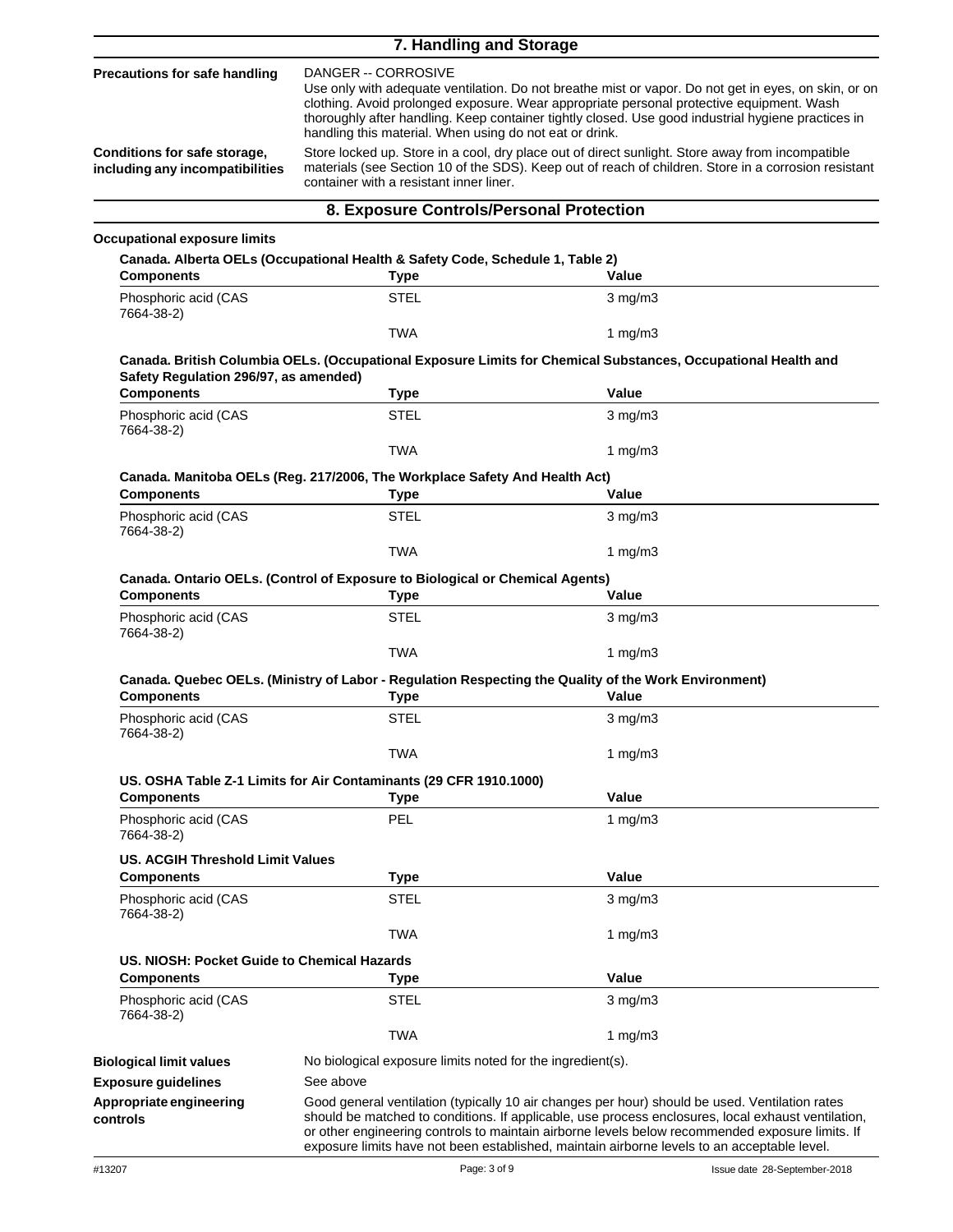|                                          | Individual protection measures, such as personal protective equipment                                                                                                                                                                                                                                                                                     |  |  |  |
|------------------------------------------|-----------------------------------------------------------------------------------------------------------------------------------------------------------------------------------------------------------------------------------------------------------------------------------------------------------------------------------------------------------|--|--|--|
| <b>Eye/face protection</b>               | Wear safety glasses with side shields (or goggles) and a face shield.                                                                                                                                                                                                                                                                                     |  |  |  |
| <b>Skin protection</b>                   |                                                                                                                                                                                                                                                                                                                                                           |  |  |  |
| <b>Hand protection</b>                   | Rubber gloves. Confirm with a reputable supplier first.                                                                                                                                                                                                                                                                                                   |  |  |  |
| Other                                    | Wear appropriate chemical resistant clothing. As required by employer code. Rubber apron<br>recommended.                                                                                                                                                                                                                                                  |  |  |  |
| <b>Respiratory protection</b>            | Where exposure quideline levels may be exceeded, use an approved NIOSH respirator.<br>Respirator should be selected by and used under the direction of a trained health and safety<br>professional following requirements found in OSHA's respirator standard (29 CFR 1910.134),<br>CAN/CSA-Z94.4 and ANSI's standard for respiratory protection (Z88.2). |  |  |  |
| <b>Thermal hazards</b>                   | Not applicable.                                                                                                                                                                                                                                                                                                                                           |  |  |  |
| <b>General hygiene</b><br>considerations | Always observe good personal hygiene measures, such as washing after handling the material<br>and before eating, drinking, and/or smoking. Routinely wash work clothing and protective<br>equipment to remove contaminants. When using do not eat or drink.                                                                                               |  |  |  |

| 9. Physical and Chemical Properties               |                              |  |  |
|---------------------------------------------------|------------------------------|--|--|
| Appearance                                        | Clear                        |  |  |
| <b>Physical state</b>                             | Liquid.                      |  |  |
| Form                                              | Liquid                       |  |  |
| Color                                             | Blue                         |  |  |
| Odor                                              | Characteristic               |  |  |
| <b>Odor threshold</b>                             | Not available.               |  |  |
| pH                                                | < 1                          |  |  |
| Melting point/freezing point                      | Not available                |  |  |
| Initial boiling point and boiling<br>range        | Not available                |  |  |
| Pour point                                        | Not available.               |  |  |
| <b>Specific gravity</b>                           | $1.1 - 1.11$                 |  |  |
| <b>Partition coefficient</b><br>(n-octanol/water) | Not available                |  |  |
| <b>Flash point</b>                                | None                         |  |  |
| <b>Evaporation rate</b>                           | Not available.               |  |  |
| <b>Flammability (solid, gas)</b>                  | Not applicable.              |  |  |
| Upper/lower flammability or explosive limits      |                              |  |  |
| <b>Flammability limit - lower</b><br>(%)          | Not available                |  |  |
| Flammability limit - upper<br>(%)                 | Not available                |  |  |
| Explosive limit - lower (%)                       | Not available.               |  |  |
| Explosive limit - upper (%)                       | Not available.               |  |  |
| Vapor pressure                                    | Not available                |  |  |
| Vapor density                                     | Not available                |  |  |
| <b>Relative density</b>                           | Not available.               |  |  |
| Solubility(ies)                                   | Not available.               |  |  |
| <b>Auto-ignition temperature</b>                  | Not available                |  |  |
| <b>Decomposition temperature</b>                  | Not available.               |  |  |
| <b>Viscosity</b>                                  | Not available.               |  |  |
| <b>Other information</b>                          |                              |  |  |
| <b>Explosive properties</b>                       | Not explosive.               |  |  |
| <b>Oxidizing properties</b>                       | Not oxidizing.               |  |  |
|                                                   | 10. Stability and Reactivity |  |  |

Hazardous polymerization does not occur.

alkaline material.

**Chemical stability** Stable under recommended storage conditions.

May be corrosive to metals. This product may react with reducing agents. Reacts violently with

**Reactivity**

**reactions**

**Possibility of hazardous**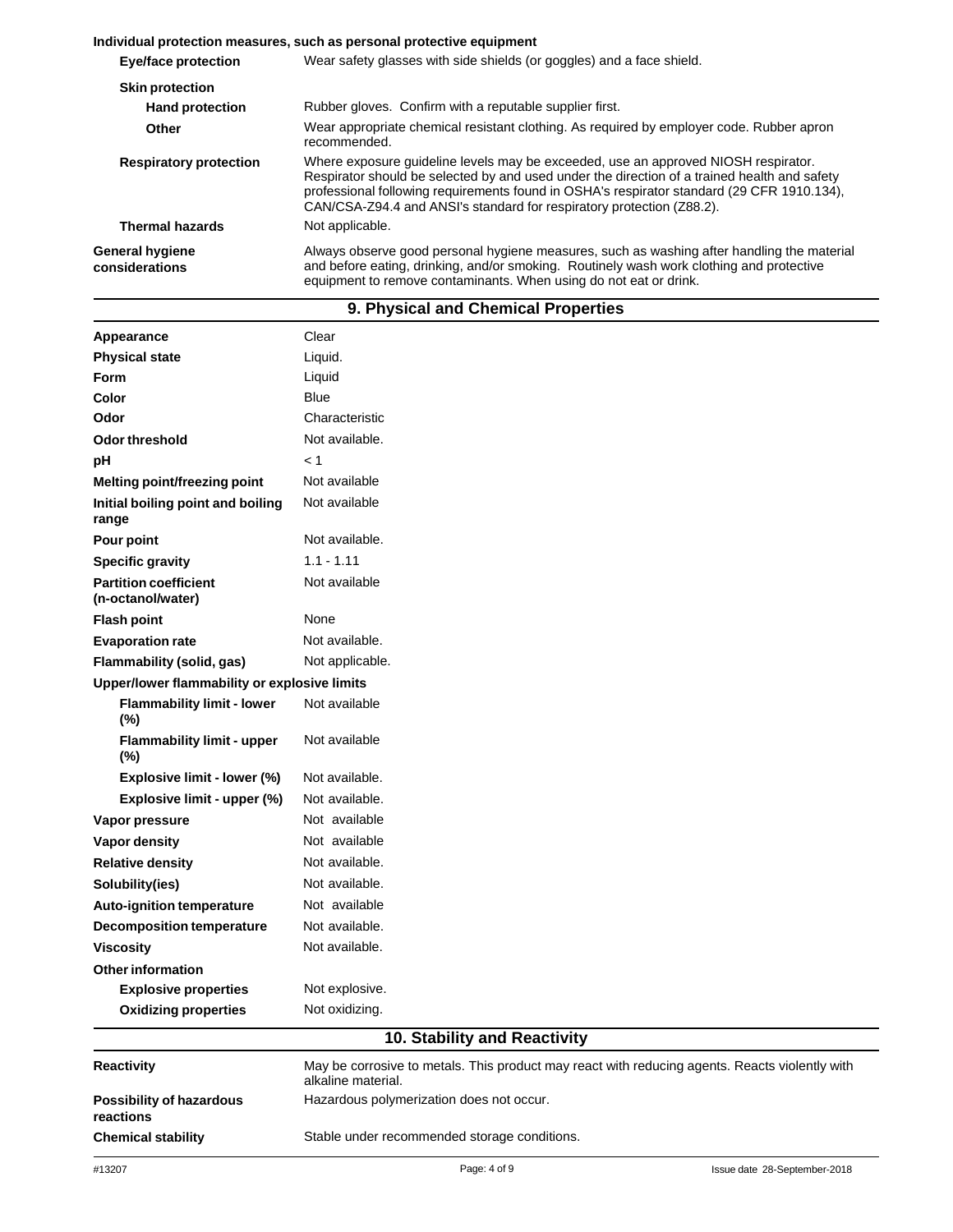# **11. Toxicological Information**

| Inhalation. Ingestion. Skin contact. Eye contact.<br><b>Routes of exposure</b>             |                                                                                                                                                                                                                       |                                                                                                                                                                                                                                 |  |  |
|--------------------------------------------------------------------------------------------|-----------------------------------------------------------------------------------------------------------------------------------------------------------------------------------------------------------------------|---------------------------------------------------------------------------------------------------------------------------------------------------------------------------------------------------------------------------------|--|--|
| Information on likely routes of exposure                                                   |                                                                                                                                                                                                                       |                                                                                                                                                                                                                                 |  |  |
| Ingestion                                                                                  | Causes digestive tract burns. May cause stomach distress, nausea or vomiting.                                                                                                                                         |                                                                                                                                                                                                                                 |  |  |
| <b>Inhalation</b>                                                                          |                                                                                                                                                                                                                       | May cause irritation to the respiratory system. Prolonged inhalation may be harmful.                                                                                                                                            |  |  |
| <b>Skin contact</b>                                                                        | Causes severe skin burns.                                                                                                                                                                                             |                                                                                                                                                                                                                                 |  |  |
| Eye contact                                                                                | Causes serious eye damage.                                                                                                                                                                                            |                                                                                                                                                                                                                                 |  |  |
| Symptoms related to the<br>physical, chemical and<br>toxicological characteristics         | Burning pain and severe corrosive skin damage.<br>Causes serious eye damage. Symptoms may include stinging, tearing, redness, swelling, and<br>blurred vision. Permanent eye damage including blindness could result. |                                                                                                                                                                                                                                 |  |  |
| Information on toxicological effects                                                       |                                                                                                                                                                                                                       |                                                                                                                                                                                                                                 |  |  |
| <b>Acute toxicity</b>                                                                      | Causes burns.                                                                                                                                                                                                         |                                                                                                                                                                                                                                 |  |  |
| <b>Components</b>                                                                          | <b>Species</b>                                                                                                                                                                                                        | <b>Test Results</b>                                                                                                                                                                                                             |  |  |
| Alkyl benzyl dimethyl ammonium chloride (CAS 68424-85-1)<br><b>Acute</b><br>Dermal<br>LD50 | Not available                                                                                                                                                                                                         |                                                                                                                                                                                                                                 |  |  |
| Inhalation<br>LC50                                                                         | Not available                                                                                                                                                                                                         |                                                                                                                                                                                                                                 |  |  |
| Oral<br>LD50                                                                               | Rat                                                                                                                                                                                                                   | 426 mg/kg, LOLI                                                                                                                                                                                                                 |  |  |
| Phosphoric acid (CAS 7664-38-2)<br><b>Acute</b><br>Dermal<br>LD50                          | Rabbit                                                                                                                                                                                                                |                                                                                                                                                                                                                                 |  |  |
|                                                                                            |                                                                                                                                                                                                                       | > 2000 mg/kg, ECHA<br>2740 mg/kg, RTECS                                                                                                                                                                                         |  |  |
| Inhalation<br><b>LC50</b>                                                                  | Guinea pig, Mouse, Rabbit, Rat                                                                                                                                                                                        | 5337 mg/m3, 1 Hours, ECHA<br>3846 mg/m3, 1 Hours, ECHA<br>1689 mg/m3, 1 Hours, ECHA<br>1217 mg/m3, 1 Hours, ECHA<br>856 mg/m3, 1 Hours, ECHA<br>271 mg/m3, 1 Hours, ECHA<br>193 mg/m3, 1 Hours, ECHA<br>61 mg/m3, 1 Hours, ECHA |  |  |
| Oral<br>LD50                                                                               | Rat                                                                                                                                                                                                                   | 1530 mg/kg, RTECS<br>1.7 $ml/100g$                                                                                                                                                                                              |  |  |
| <b>Skin corrosion/irritation</b>                                                           | Causes severe skin burns and eye damage.                                                                                                                                                                              |                                                                                                                                                                                                                                 |  |  |
| <b>Exposure minutes</b>                                                                    | Not available.                                                                                                                                                                                                        |                                                                                                                                                                                                                                 |  |  |
| Erythema value                                                                             | Not available.                                                                                                                                                                                                        |                                                                                                                                                                                                                                 |  |  |
| Oedema value                                                                               | Not available.                                                                                                                                                                                                        |                                                                                                                                                                                                                                 |  |  |
| Serious eye damage/eye<br>irritation                                                       | Causes serious eye damage.                                                                                                                                                                                            |                                                                                                                                                                                                                                 |  |  |
| <b>Corneal opacity value</b>                                                               | Not available.                                                                                                                                                                                                        |                                                                                                                                                                                                                                 |  |  |
| <b>Iris lesion value</b>                                                                   | Not available.                                                                                                                                                                                                        |                                                                                                                                                                                                                                 |  |  |
| <b>Conjunctival reddening</b><br>value                                                     | Not available.                                                                                                                                                                                                        |                                                                                                                                                                                                                                 |  |  |
| Conjunctival oedema value                                                                  | Not available.                                                                                                                                                                                                        |                                                                                                                                                                                                                                 |  |  |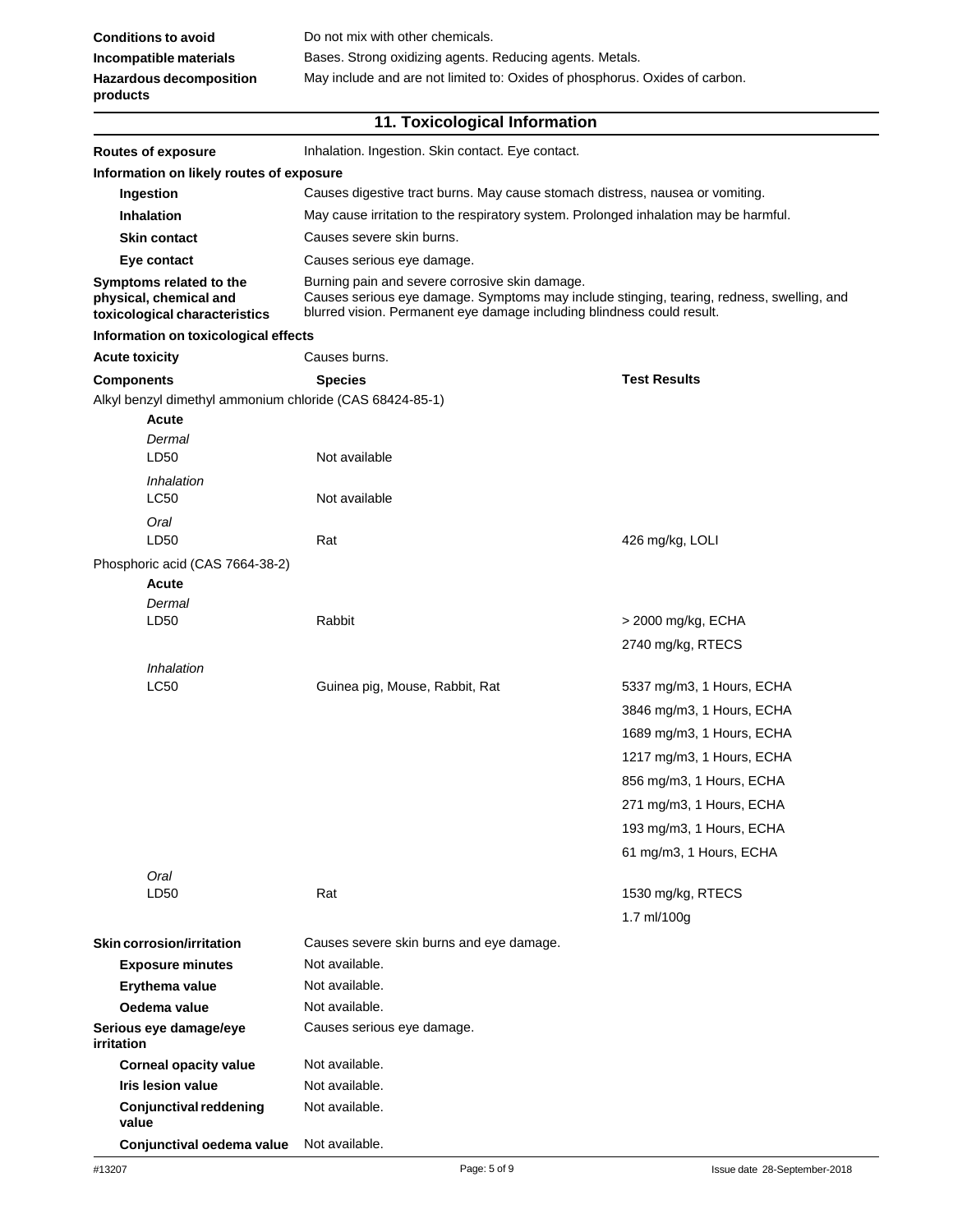| Recover days                                             | Not available.                                         |                                                                                                                                                                                                                                                                                                                                                                                                              |                                                                                                     |  |
|----------------------------------------------------------|--------------------------------------------------------|--------------------------------------------------------------------------------------------------------------------------------------------------------------------------------------------------------------------------------------------------------------------------------------------------------------------------------------------------------------------------------------------------------------|-----------------------------------------------------------------------------------------------------|--|
| Respiratory or skin sensitization                        |                                                        |                                                                                                                                                                                                                                                                                                                                                                                                              |                                                                                                     |  |
| <b>Canada - Alberta OELs: Irritant</b>                   |                                                        |                                                                                                                                                                                                                                                                                                                                                                                                              |                                                                                                     |  |
| Phosphoric acid (CAS 7664-38-2)                          |                                                        | Irritant                                                                                                                                                                                                                                                                                                                                                                                                     |                                                                                                     |  |
| <b>Respiratory sensitization</b>                         | Not a respiratory sensitizer.                          |                                                                                                                                                                                                                                                                                                                                                                                                              |                                                                                                     |  |
| <b>Skin sensitization</b>                                |                                                        | This product is not expected to cause skin sensitization.                                                                                                                                                                                                                                                                                                                                                    |                                                                                                     |  |
| <b>Mutagenicity</b>                                      | Not classified.                                        |                                                                                                                                                                                                                                                                                                                                                                                                              |                                                                                                     |  |
| Carcinogenicity                                          |                                                        | Not classified or listed by IARC, NTP, OSHA and ACGIH. See below.                                                                                                                                                                                                                                                                                                                                            |                                                                                                     |  |
|                                                          |                                                        | US. OSHA Specifically Regulated Substances (29 CFR 1910.1001-1050)                                                                                                                                                                                                                                                                                                                                           |                                                                                                     |  |
| Not listed.                                              |                                                        |                                                                                                                                                                                                                                                                                                                                                                                                              |                                                                                                     |  |
| <b>Reproductive toxicity</b>                             | Not classified.                                        |                                                                                                                                                                                                                                                                                                                                                                                                              |                                                                                                     |  |
| <b>Teratogenicity</b>                                    | Not classified.                                        |                                                                                                                                                                                                                                                                                                                                                                                                              |                                                                                                     |  |
| Specific target organ toxicity -<br>single exposure      | Not classified.                                        |                                                                                                                                                                                                                                                                                                                                                                                                              |                                                                                                     |  |
| Specific target organ toxicity -<br>repeated exposure    | Not classified.                                        |                                                                                                                                                                                                                                                                                                                                                                                                              |                                                                                                     |  |
| <b>Aspiration hazard</b>                                 | Not an aspiration hazard.                              |                                                                                                                                                                                                                                                                                                                                                                                                              |                                                                                                     |  |
| <b>Chronic effects</b>                                   |                                                        | Prolonged inhalation may be harmful.                                                                                                                                                                                                                                                                                                                                                                         |                                                                                                     |  |
|                                                          |                                                        | 12. Ecological Information                                                                                                                                                                                                                                                                                                                                                                                   |                                                                                                     |  |
|                                                          |                                                        |                                                                                                                                                                                                                                                                                                                                                                                                              |                                                                                                     |  |
| <b>Ecotoxicity</b>                                       |                                                        | exposure to aquatic organisms and aquatic systems. See below                                                                                                                                                                                                                                                                                                                                                 | Because of the low pH of this product, it would be expected to produce significant ecotoxicity upon |  |
| Ecotoxicological data                                    |                                                        |                                                                                                                                                                                                                                                                                                                                                                                                              |                                                                                                     |  |
| <b>Components</b>                                        |                                                        | <b>Species</b>                                                                                                                                                                                                                                                                                                                                                                                               | <b>Test Results</b>                                                                                 |  |
| Alkyl benzyl dimethyl ammonium chloride (CAS 68424-85-1) |                                                        |                                                                                                                                                                                                                                                                                                                                                                                                              |                                                                                                     |  |
| <b>Aquatic</b>                                           |                                                        |                                                                                                                                                                                                                                                                                                                                                                                                              |                                                                                                     |  |
| Fish                                                     | LC50                                                   | Striped bass (Morone saxatilis)                                                                                                                                                                                                                                                                                                                                                                              | 10.4 - 19.1 mg/L, 96 hours                                                                          |  |
| Phosphoric acid (CAS 7664-38-2)                          |                                                        |                                                                                                                                                                                                                                                                                                                                                                                                              |                                                                                                     |  |
| <b>Aquatic</b>                                           |                                                        |                                                                                                                                                                                                                                                                                                                                                                                                              |                                                                                                     |  |
| Acute<br>Crustacea                                       | LC50                                                   | Water flea (Daphnia magna)                                                                                                                                                                                                                                                                                                                                                                                   | 4.6 mg/L, 12 hr                                                                                     |  |
|                                                          |                                                        |                                                                                                                                                                                                                                                                                                                                                                                                              |                                                                                                     |  |
| Fish                                                     | <b>LC50</b>                                            | Mosquitofish (Gambusia affinis affinis)                                                                                                                                                                                                                                                                                                                                                                      | 3 - 3.5 mg/L, 96 hr                                                                                 |  |
| Persistence and degradability                            |                                                        | No data is available on the degradability of this product.                                                                                                                                                                                                                                                                                                                                                   |                                                                                                     |  |
| <b>Bioaccumulative potential</b>                         | No data available.                                     |                                                                                                                                                                                                                                                                                                                                                                                                              |                                                                                                     |  |
| <b>Mobility in soil</b>                                  | No data available.                                     |                                                                                                                                                                                                                                                                                                                                                                                                              |                                                                                                     |  |
| <b>Mobility in general</b>                               | Not available.                                         |                                                                                                                                                                                                                                                                                                                                                                                                              |                                                                                                     |  |
| Other adverse effects                                    |                                                        | No other adverse environmental effects (e.g. ozone depletion, photochemical ozone creation<br>potential, endocrine disruption, global warming potential) are expected from this component.                                                                                                                                                                                                                   |                                                                                                     |  |
|                                                          |                                                        | 13. Disposal Considerations                                                                                                                                                                                                                                                                                                                                                                                  |                                                                                                     |  |
| <b>Disposal instructions</b>                             | regulations.                                           | Collect and reclaim or dispose in sealed containers at licensed waste disposal site. This material<br>and its container must be disposed of as hazardous waste. Do not allow this material to drain into<br>sewers/water supplies. Do not contaminate ponds, waterways or ditches with chemical or used<br>container. Dispose of contents/container in accordance with local/regional/national/international |                                                                                                     |  |
| Local disposal regulations                               | Dispose in accordance with all applicable regulations. |                                                                                                                                                                                                                                                                                                                                                                                                              |                                                                                                     |  |
| Hazardous waste code                                     |                                                        | D002: Waste Corrosive material $[PH \le 2$ or =>12.5, or corrosive to steel]<br>The waste code should be assigned in discussion between the user, the producer and the waste<br>disposal company.                                                                                                                                                                                                            |                                                                                                     |  |
| Waste from residues / unused<br>products                 |                                                        | Dispose of in accordance with local regulations. Empty containers or liners may retain some<br>product residues. This material and its container must be disposed of in a safe manner (see:<br>Disposal instructions).                                                                                                                                                                                       |                                                                                                     |  |
| <b>Contaminated packaging</b>                            | disposal.                                              | emptied. Empty containers should be taken to an approved waste handling site for recycling or                                                                                                                                                                                                                                                                                                                | Since emptied containers may retain product residue, follow label warnings even after container is  |  |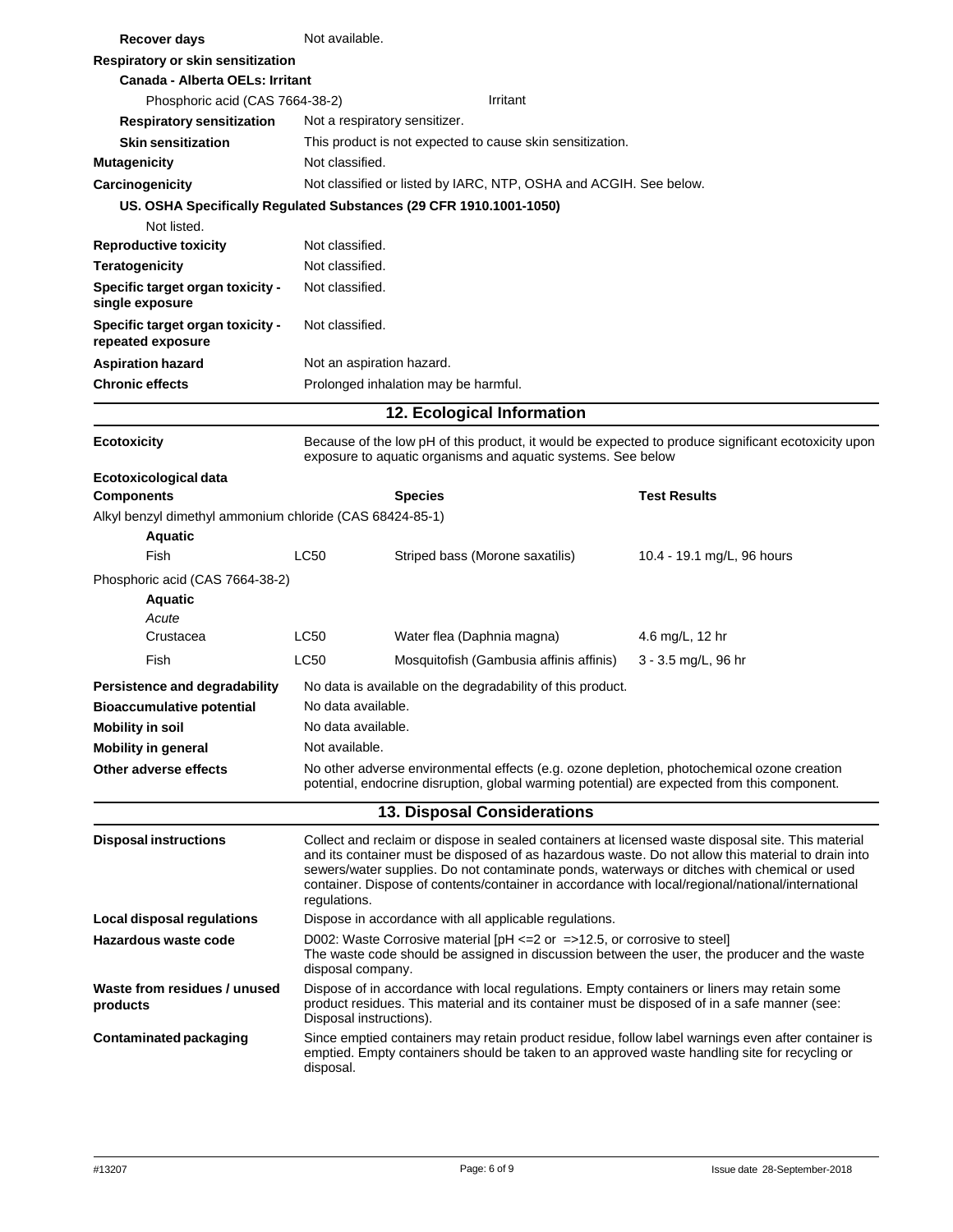**Transport of Dangerous Goods (TDG) Proof of Classification**

Classification Method: Classified as per Part 2, Sections 2.1 – 2.8 of the Transportation of Dangerous Goods Regulations. If applicable, the technical name and the classification of the product will appear below.

# **U.S. Department of Transportation (DOT)**

| <b>Basic shipping requirements:</b>              |                                 |
|--------------------------------------------------|---------------------------------|
| <b>UN</b> number                                 | UN1805                          |
| Proper shipping name                             | Phosphoric acid solution        |
| <b>Hazard class</b>                              | 8                               |
| <b>Subsidiary hazard class</b>                   | Limited Quantity - US           |
| Packing group                                    | Ш                               |
| <b>Special provisions</b>                        | A7, IB3, N34, T4, TP1           |
| <b>Packaging exceptions</b>                      | <1.3 gallons - Limited Quantity |
| Packaging non bulk                               | 203                             |
| Packaging bulk                                   | 241                             |
| Transportation of Dangerous Goods (TDG - Canada) |                                 |
| <b>Basic shipping requirements:</b>              |                                 |
| <b>UN</b> number                                 | UN1805                          |
| Proper shipping name                             | PHOSPHORIC ACID SOLUTION        |
| <b>Hazard class</b>                              | 8                               |
| <b>Subsidiary hazard class</b>                   | Limited Quantity - Canada       |
| Packing group                                    | Ш                               |
| <b>Packaging exceptions</b>                      | <5L - Limited Quantity          |

**DOT**



## **15. Regulatory Information**

**Canadian federal regulations** This product has been classified in accordance with the hazard criteria of the HPR and the SDS contains all the information required by the HPR.

| Export Control List (CEPA 1999, Schedule 3)                        |                             |         |                                                                                    |
|--------------------------------------------------------------------|-----------------------------|---------|------------------------------------------------------------------------------------|
| Not listed.<br><b>Greenhouse Gases</b>                             |                             |         |                                                                                    |
| Not listed.                                                        |                             |         |                                                                                    |
| <b>Precursor Control Regulations</b>                               |                             |         |                                                                                    |
| Not regulated.                                                     |                             |         |                                                                                    |
| <b>WHMIS 2015 Exemptions</b>                                       | Not applicable              |         |                                                                                    |
| US federal regulations                                             | Standard, 29 CFR 1910.1200. |         | This product is a "Hazardous Chemical" as defined by the OSHA Hazard Communication |
| TSCA Section 12(b) Export Notification (40 CFR 707, Subpt. D)      |                             |         |                                                                                    |
| Not regulated.                                                     |                             |         |                                                                                    |
| <b>CERCLA Hazardous Substance List (40 CFR 302.4)</b>              |                             |         |                                                                                    |
| Phosphoric acid (CAS 7664-38-2)                                    |                             | Listed. |                                                                                    |
| US. OSHA Specifically Regulated Substances (29 CFR 1910.1001-1050) |                             |         |                                                                                    |
| Not listed.                                                        |                             |         |                                                                                    |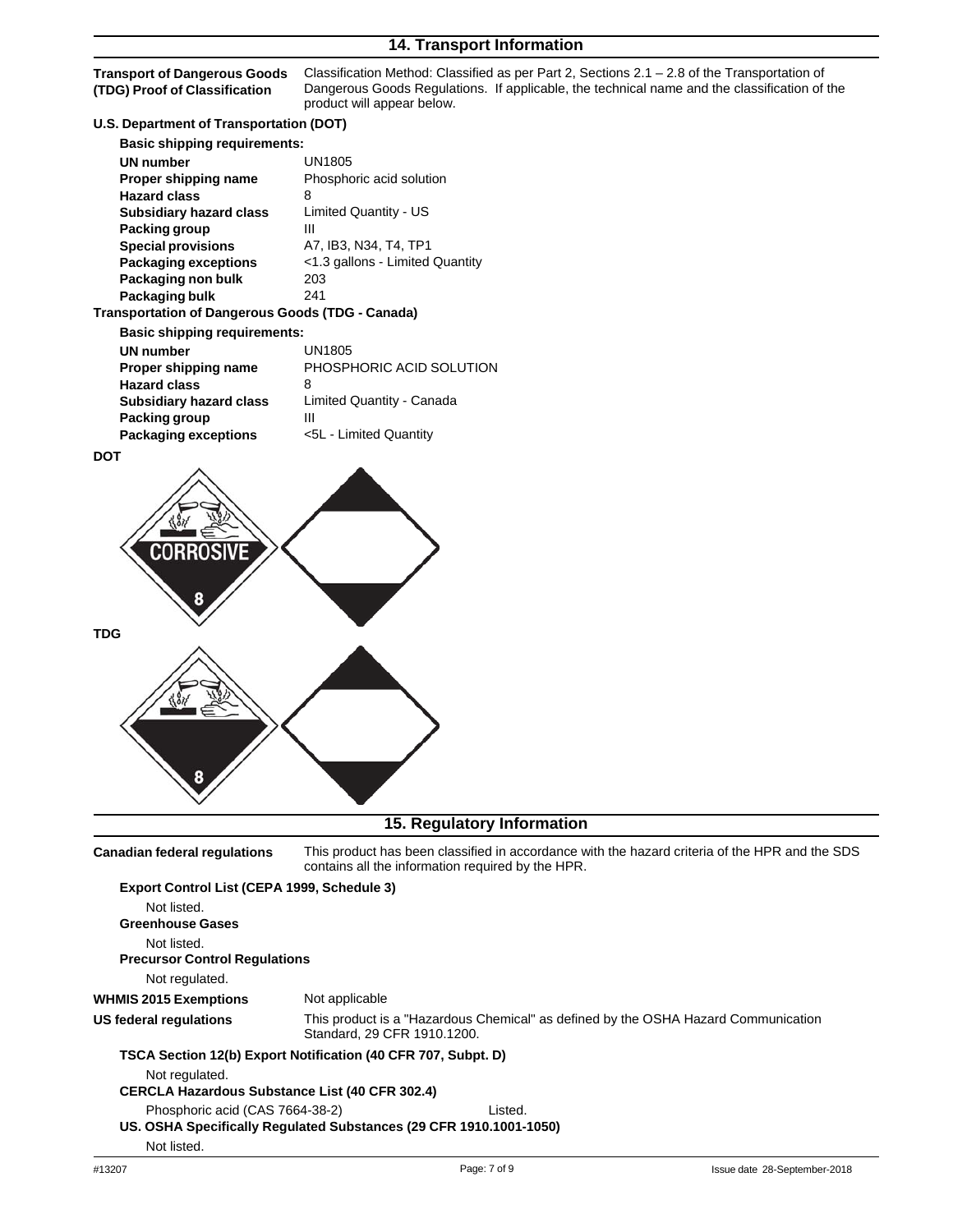### **Superfund Amendments and Reauthorization Act of 1986 (SARA)**

| <b>Hazard categories</b>                                                         | Immediate Hazard - Yes<br>Delayed Hazard - No<br>Fire Hazard - No<br>Pressure Hazard - No<br>Reactivity Hazard - No |         |                        |
|----------------------------------------------------------------------------------|---------------------------------------------------------------------------------------------------------------------|---------|------------------------|
| <b>SARA 302 Extremely</b><br>hazardous substance                                 | No                                                                                                                  |         |                        |
| SARA 311/312 Hazardous<br>chemical                                               | No                                                                                                                  |         |                        |
| SARA 313 (TRI reporting)<br>Not regulated.                                       |                                                                                                                     |         |                        |
| Other federal regulations                                                        |                                                                                                                     |         |                        |
| Clean Air Act (CAA) Section 112 Hazardous Air Pollutants (HAPs) List             |                                                                                                                     |         |                        |
| Not regulated.                                                                   |                                                                                                                     |         |                        |
| Clean Air Act (CAA) Section 112(r) Accidental Release Prevention (40 CFR 68.130) |                                                                                                                     |         |                        |
| Not regulated.                                                                   |                                                                                                                     |         |                        |
| <b>US state regulations</b>                                                      | See below                                                                                                           |         |                        |
|                                                                                  | US - California Hazardous Substances (Director's): Listed substance                                                 |         |                        |
| Phosphoric acid (CAS 7664-38-2)                                                  | US - Illinois Chemical Safety Act: Listed substance                                                                 | Listed. |                        |
| Phosphoric acid (CAS 7664-38-2)                                                  |                                                                                                                     |         |                        |
|                                                                                  | US - Louisiana Spill Reporting: Listed substance                                                                    |         |                        |
| Phosphoric acid (CAS 7664-38-2)<br>US - Minnesota Haz Subs: Listed substance     |                                                                                                                     | Listed. |                        |
|                                                                                  |                                                                                                                     | Listed. |                        |
| Phosphoric acid (CAS 7664-38-2)                                                  | US - New Jersey RTK - Substances: Listed substance                                                                  |         |                        |
| Phosphoric acid (CAS 7664-38-2)                                                  |                                                                                                                     |         |                        |
|                                                                                  | US - Texas Effects Screening Levels: Listed substance                                                               |         |                        |
| 68424-85-1)                                                                      | Alkyl benzyl dimethyl ammonium chloride (CAS                                                                        | Listed. |                        |
| Phosphoric acid (CAS 7664-38-2)                                                  |                                                                                                                     | Listed. |                        |
| US. Massachusetts RTK - Substance List                                           |                                                                                                                     |         |                        |
| Phosphoric acid (CAS 7664-38-2)                                                  |                                                                                                                     |         |                        |
|                                                                                  | US. New Jersey Worker and Community Right-to-Know Act                                                               |         |                        |
| Not regulated.                                                                   | US. Pennsylvania Worker and Community Right-to-Know Law                                                             |         |                        |
| Phosphoric acid (CAS 7664-38-2)                                                  |                                                                                                                     |         |                        |
| US. Rhode Island RTK                                                             |                                                                                                                     |         |                        |
| Phosphoric acid (CAS 7664-38-2)                                                  |                                                                                                                     |         |                        |
| US. California Proposition 65                                                    |                                                                                                                     |         |                        |
| Not Listed.                                                                      |                                                                                                                     |         |                        |
| <b>Inventory status</b>                                                          |                                                                                                                     |         |                        |
| Country(s) or region                                                             | Inventory name                                                                                                      |         | On inventory (yes/no)* |
| Canada                                                                           | Domestic Substances List (DSL)                                                                                      |         | Yes                    |
| Canada                                                                           | Non-Domestic Substances List (NDSL)                                                                                 |         | No                     |
| United States & Puerto Rico                                                      | Toxic Substances Control Act (TSCA) Inventory                                                                       |         | Yes                    |
|                                                                                  |                                                                                                                     |         |                        |

\*A "Yes" indicates that all components of this product comply with the inventory requirements administered by the governing country(s)

**HEALTH / 3 0 FLAMMABILITY 0 3 0 PHYSICAL HAZARD 0 PERSONAL PERSONAL**<br>**PROTECTION** LEGEND Severe 4 Serious 3 Moderate 2 Slight 1 Minimal 0

### **16. Other Information**